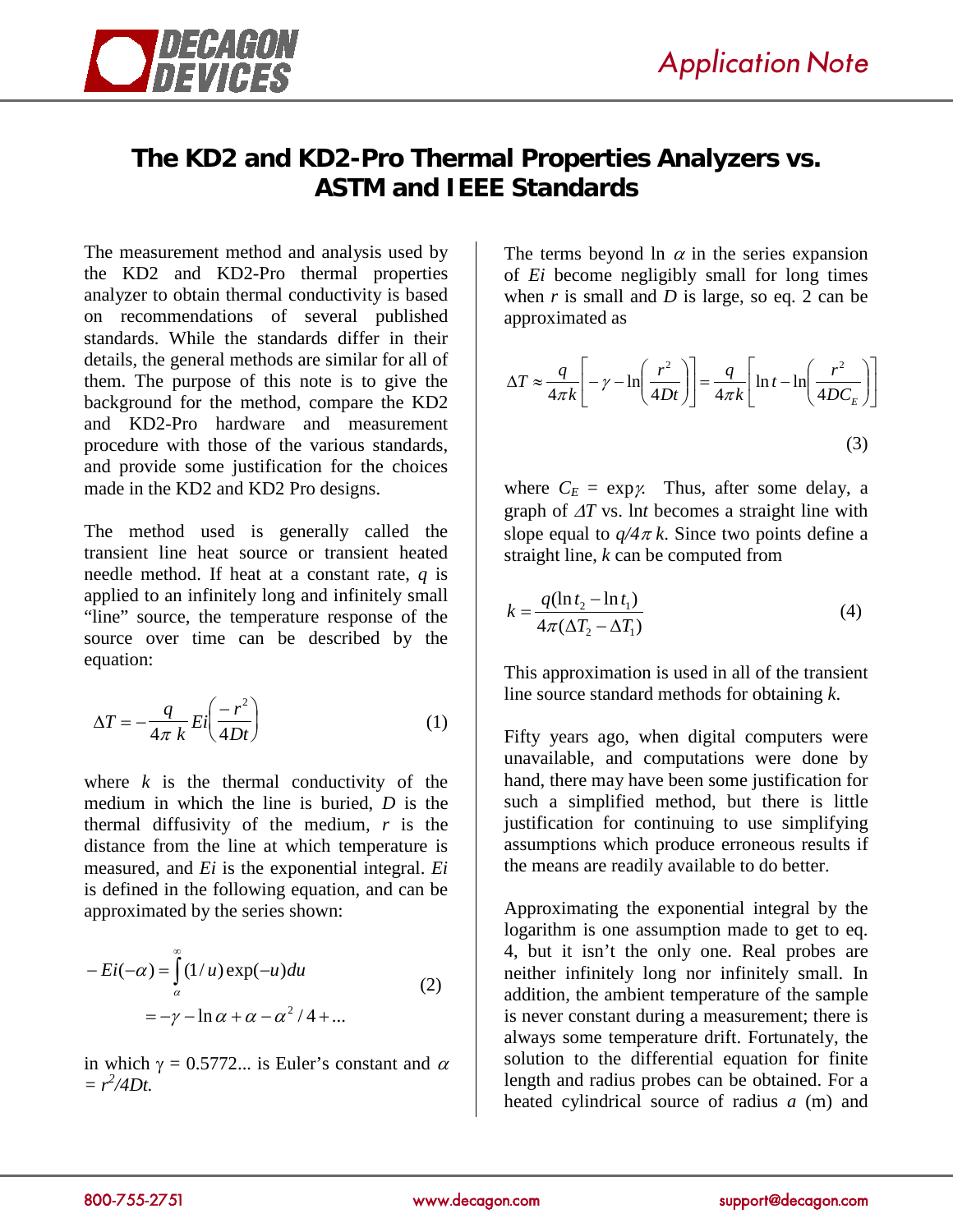

length 2*b* (m), with temperature measured at its center, the temperature rise during heating is

$$
\Delta T = \frac{q}{4\pi k} \int_{r^2/4Dt}^{\infty} u^{-1} \exp(-u) \exp[-(a/r)^2 u]
$$
  

$$
I_o(2au/r) erf \left(\frac{b}{r} \sqrt{u}\right) du
$$
 (5)

Here,  $I_0(x)$  represents a modified Bessel function of order zero,  $erf(x)$  is the error function, and *u* is an integration variable. The quantity  $\exp[-(a/r)^2 u]I_o(2au/r)$  approaches unity as  $a/r$  approaches 0, and  $erf\left|\frac{b}{r}\sqrt{u}\right|$ J  $\left(\frac{b}{-\sqrt{u}}\right)$ L  $\left(\frac{b}{-}\sqrt{u}\right)$ *r <sup>b</sup> erf* approaches unity as *b/r* approaches infinity. In these limits, eq. 5 becomes eq. 1.

Equation 5 can be used to assess the errors which can arise by using eq. 1 or eq. 4 to obtain values for *k* when finite length and diameter probes are used. The construction of the KD2 and small single needle KD2-Pro probes, as well as those proposed in the standards, is consistent with an assumption that the source radius, *a*, and the measurement radius, *r* are the same. The probe lengths and diameters suggested in the various standards, as well as the dimensions Decagon's small single needle probe given in Table 1. The large single needle probe for the KD2-Pro has the same dimensions as the IEEE Lab probe. It is important to note that ASTM does not specify a needle size. The specifications given here are for a reference design in an appendix.

Table 1. Needle dimensions suggested in various standards and the Decagon needle dimensions.

|                         | <b>IEEE</b> | IEEE. | <b>ASTM</b> | KD <sub>2</sub> |
|-------------------------|-------------|-------|-------------|-----------------|
|                         | Field       | Lab   |             |                 |
| Length (mm)   2000      |             | 100   | 100         | 60              |
| <b>Diameter</b><br>(mm) | 8           | 2.4   | 1.8         | 1.27            |

Application Note

Figure 1 shows the error in computing *k* using eq. 4 from data generated with eq. 5. The error shown is the difference between the computed *k* using eq. 4 and the actual *k* used in eq. 5 to generate the data, divided by the actual *k*. The time scale shows the time at



Figure 1. Error in the *k* value computed using eq. 4 as a function of the time at which the slope is computed for the probes shown in Table 1. Properties for the simulation were those of a dry soil. Results are similar for a saturated soil.

which the slope in eq. 4 was computed. Three things are readily apparent from the figure. First, probe size strongly affects error. The larger the probe, the larger the error at a particular time. Second, errors decrease with time, so that even large probes have acceptably small error after sufficiently long time. The third observation is that error starts to increase after sufficient heating time. This is due to the finite probe length. For an infinitely long probe, the error continues to decrease with time. All of the probes in Table 1 are sufficiently long to give negligible error from finite probe length. Finally, it is important to remember that the errors shown in Fig. 1 only occur if these probes are not calibrated (raw response used to compute *k*). Calibration of the probes with thermal conductivity standards eliminates this type of error.

The effect of finite probe diameter on measurement error is always in the direction of overestimating the thermal conductivity. All of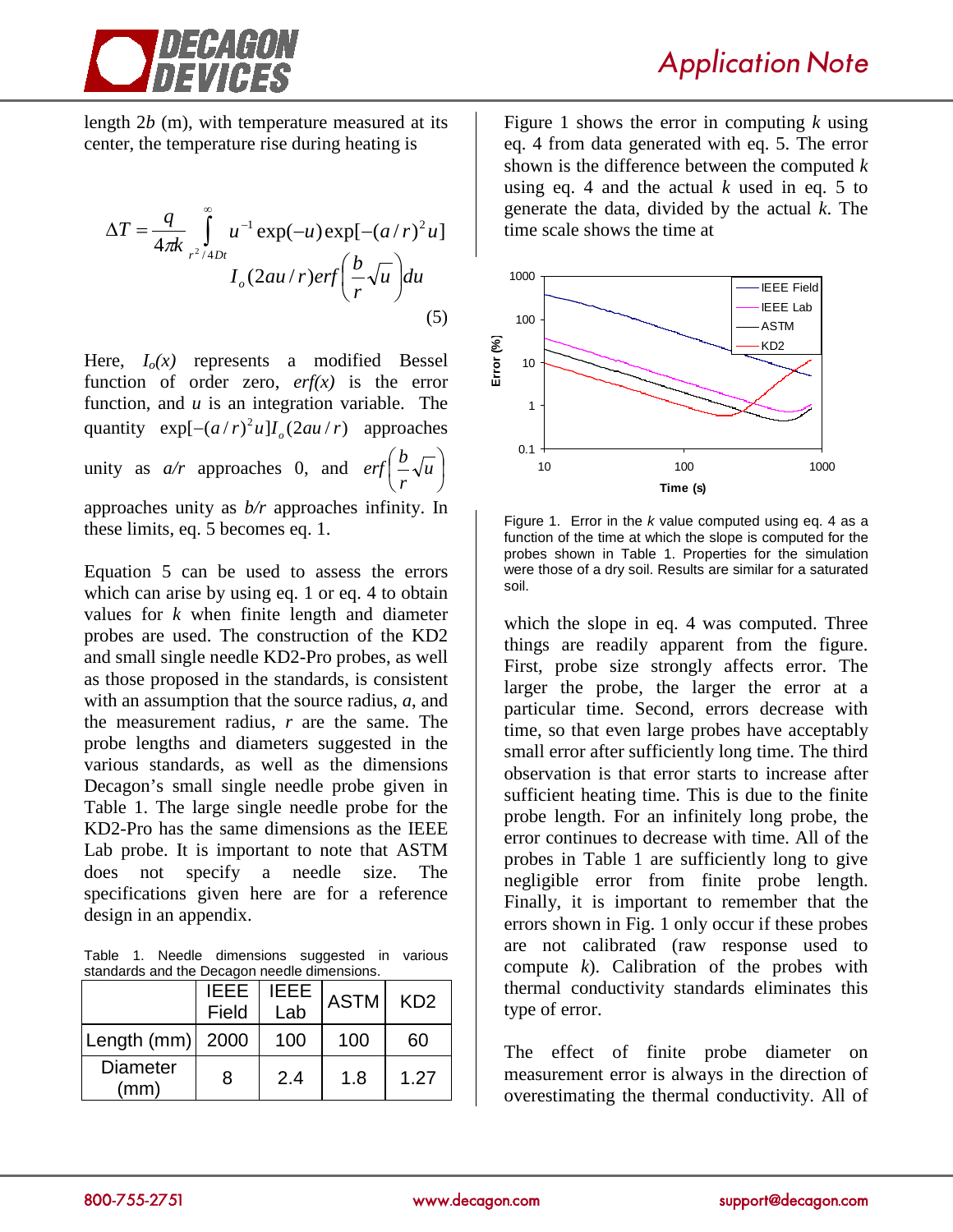

the errors shown in Fig. 1 are easily eliminated by calibrating against standards of known thermal conductivity, but probes are often used without calibration. The result is that reported thermal conductivities obtained by following the procedures in the IEEE and ASTM standards are high by 30 to 50%.

Except for the field probe, acceptable error values appear to be obtained after 30 to 200 s heating. Long heating times are detrimental in at least two ways. In moist soil, water moves from regions of high temperature to regions of low temperature. The heating of the needle therefore drives moisture from around the needle. This reduces the thermal conductivity in exactly the region where conductivity is being measured. Minimizing heating time reduces the magnitude of this error.

The second effect of long heating times on error is through the effect of temperature drift on the results of the measurement. The method proposed in both the ASTM and IEEE standards is extremely susceptible to temperature drift during the measurement time. Figure 2 shows the effect on error of an extremely small sample temperature drift of –0.0001 C/s. Error is minimized by using short heat times, since the probe heats very little at long times and the effect of drift is relatively larger then.

With that background, we can now compare details of the KD2 and KD2-Pro measurement and analysis to those of the standards. The KD2 needle is shorter and smaller than suggested sizes. The large single needle of the KD2-Pro conforms to the IEEE standard, and is similar ASTM suggested dimensions. Figures 1 and 2 indicate that the smaller needle gives better results if eq. 4 is used for the analysis. In fact, if calibrations are done against standards of known conductivity, all of the needle sizes, except possibly the IEEE field probe will give accurate results.



Figure 2. Error in computing *k* as a function of time of slope measurement for the probes suggested by several standards, and for the KD2 probe when there is a temperature drift in the material under test of –0.0001 C/s.

The ASTM and IEEE standards suggest collecting data with pencil and paper over a 1000 or 600 s heat time, plotting the data on semi-log graph paper, selecting a segment of the data by eye that appears to fit a straight line, selecting two points on that line to enter into eq. 4, and computing *k* from eq. 4. The KD2 and KD2-Pro collect data at 1 s intervals during a 30 s heating time and a 30 s cooling time. In the KD2 the final 20 points during heating and cooling are used in a simultaneous least squares computation which determines *k*, while removing effects of temperature drift during the measurement. Temperature is measured by a 16 bit A to D converter. In the KD2-Pro the exponential integral solution is fit to all of the data for both heating and cooling by non linear least squares, again allowing for temperature drift. Measurements of temperature are by a 24 bit A to D converter. All of the computations are done by an internal 16 bit microcontroller, and the result is displayed. Because all the computations are done internally, there is no need to record individual temperature values, forty or sixty data points are used to determine the value of *k* rather than just 2, linear temperature drift effects are removed, and subjectivity inherent in manual or "eye" fitting of data is removed. The accuracy of the